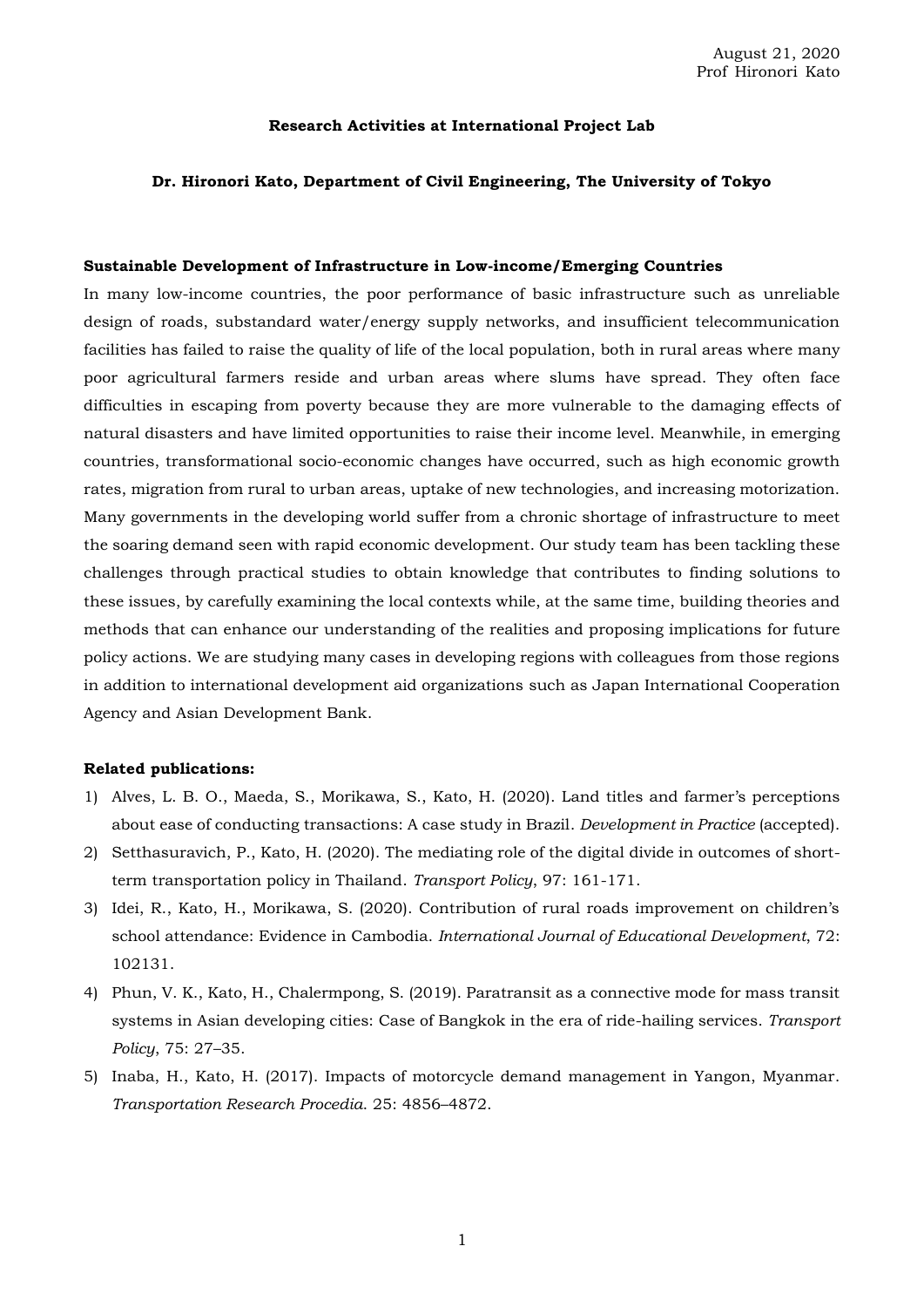# **Technology Transfer and International Aid in Infrastructure Engineering**

Japan has cultivated civil-engineering technology over many years and developed high-quality infrastructure systems such as the nationwide high-speed railway network and resilient global cities like Tokyo. Due to a lower birthrate and aging population, however, Japan is expected to experience a decline in domestic demand for new infrastructure while at the same time finding ways to economize through smarter operation methods and sustainable maintenance of existing infrastructure. Meanwhile, many engineers from emerging countries, mainly in Asia, have been requesting Japanese engineers to share their past experiences of infrastructure development and current efforts of infrastructure management. In response to their requests, the Government of Japan has been promoting the transfers of Japan's technology and its operational skills to overseas markets through infrastructure business and development assistance. We are supporting the Government's strategy through empirical studies in collaboration with various international/domestic institutes and foreign researchers. The empirical studies include: (i) systematic reviews of Japan's infrastructure development projects and their impacts; (ii) case studies of successful/failed infrastructure projects in developed and developing regions including Japan, (iii) policy analysis for deriving lessons and implications from successful cases for other countries/regions; (iv) the development of new methods for effective application of existing technologies to other markets; and (v) the customization of original technologies, taking into consideration local contexts. They are expected to contribute to not only the implementation of Japanese government strategy but also sustainable development in emerging economies.

- 1) Yashiro, R., Kato, H. (2019). Success factors in the introduction of an intermodal passenger transportation system connecting high-speed rail with intercity bus services. *Case Studies on Transport Policy*, 7: 708–717.
- 2) Abe, R., Kato, H. (2017). What led to the establishment of a rail-oriented city? Determinants of urban rail supply in Tokyo, Japan, 1950–2010. *Transport Policy*, 58: 72–79.
- 3) Le Maout, E., Kato, H. (2016). Life cycle cost-estimation model for building, operating, and maintaining high-speed rail systems. *Asian Transport Studies*, 4 (1): 245–260.
- 4) Asao, K., Miyamoto, T., Kato, H., Diaz, C.E.D. (2013). Comparison of revenue guarantee programs in build-operation-transfer projects. *Built Environment Project and Asset Management*, 3 (2): 214– 227.
- 5) Kato, H., Diaz, C.E.D., Onga, M. (2010). The impact of foreign aid on local institutional systems: Case study of institutional spillover effect on the Batangas Port Development Project in the Philippines. *Transportation Research Record: Journal of the Transportation Research Board*, 2163: 144–150.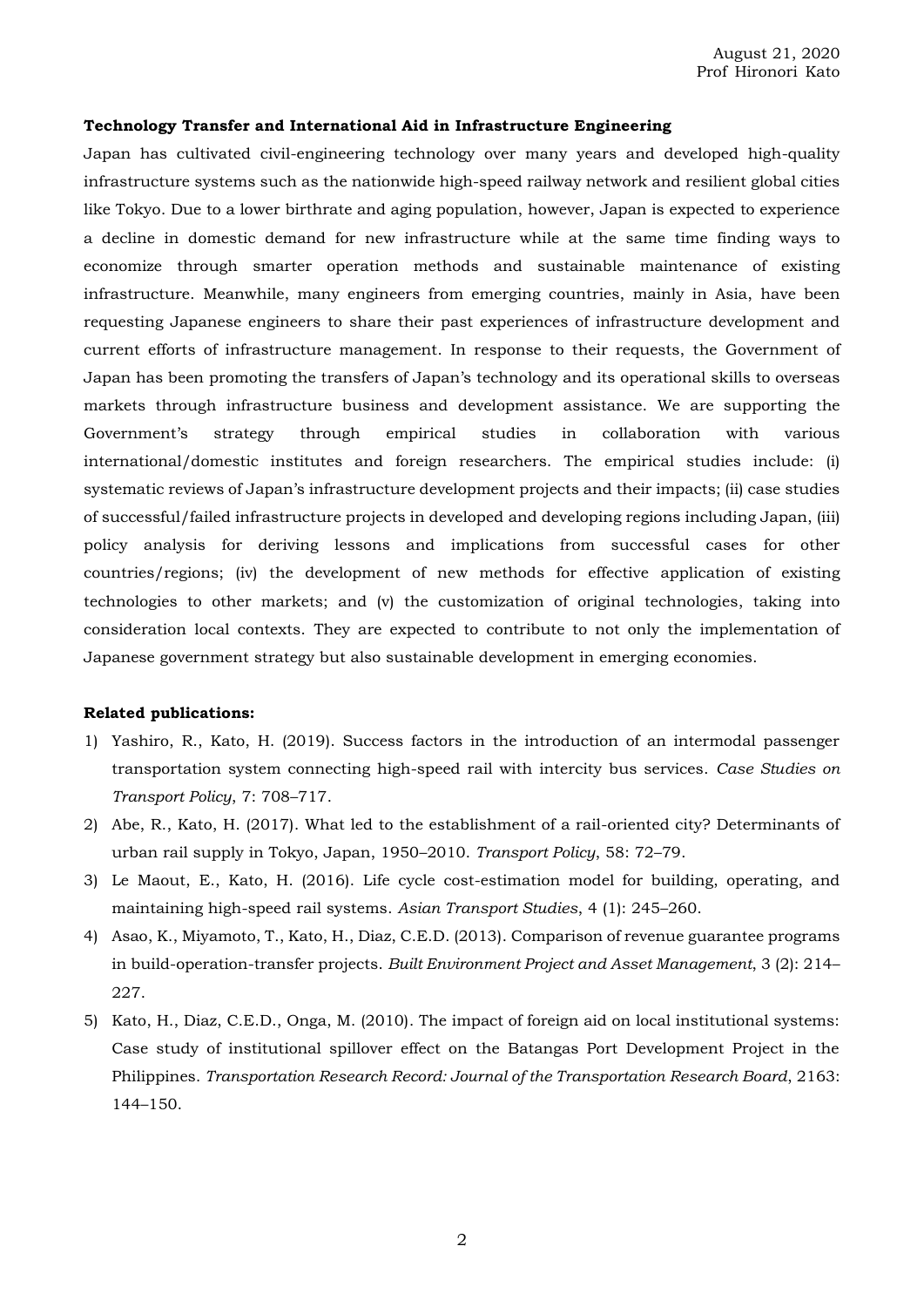## **Transportation Planning and Policy**

The physical movement of people and goods is one of the most essential elements in human activities. An efficient and resilient transportation system enables individuals and organizations to secure mobility, achieve better accessibility, enhance amenities, stimulate the economy, and support sustainable development. Transportation is a typical complex system, in which many stakeholders including government agencies, public and private businesses, and individuals are involved, and covering various transportation modes, infrastructure, operations, management, and services. It should be a part of human history in which transportation development has assisted civilization and development of many societies. Even now, innovative technology is emerging such as autonomous driving, which is further expected to upgrade our safe and efficient transportation in the future. We have been studying wide-ranging aspects of transportation-related issues such as: (i) analyzing travel behavior; (ii) examining effective transportation strategies; (iii) proposing integrated transportation plans; (iv) developing and adapting smart technologies; (v) investigating interaction of transportation and land-use markets; (vi) assessing the socio-economic impacts of transportation investment; and (vii) understanding associations between transportation and the environment. Our research highlights not only single transportation modes but also multimodal issues, while its geographical scale ranges from the human level to the global scope, including both developed and developing regions. It deals with both passenger and freight transportation and our research often employs multidisciplinary approaches covering engineering, economics, psychology, law, development studies, urban/regional science, sociology, and geography.

- 1) Murakami, J., Kato, H. (2020). Airport accessibility, employment density, and labor productivity: Spatial strategy and economic progress in Tokyo. *Applied Geography* (accepted).
- 2) Abe, R., Kato, H. (2019). Long-run studies of daily travel: Methodological review and convergence of distance traveled per capita across cities. *Transport Reviews*, 39 (4): 443–462.
- 3) Phun, V. K., Kato, H., Yai, T. (2018). Traffic risk perception and behavioral intentions of paratransit users in Phnom Penh. *Transportation Research Part F: Traffic Psychology and Behaviour*, 55: 175–187.
- 4) Kato, H., Fukuda, D., Yamashita, Y., Iwakura, S., Yai, T. (2017). Latest urban rail demand forecast model system in the Tokyo Metropolitan Area, Japan. *Transportation Research Record: Journal of the Transportation Research Board*, 2668: 60–77.
- 5) Kato, H. (2013). On the value of business travel time savings: Derivation of Hensher's formula. *Transportation Research Record: Journal of the Transportation Research Board*, 2343: 34–42.
- 6) Kato, H., Kaneko, Y., Inoue, M. (2010). Comparative analysis of transit assignment: Evidence from urban railway system in the Tokyo Metropolitan Area. *Transportation*, 37 (5): 775–799.
- 7) Kato, H., Matsumoto, M. (2009). Intra-household interaction in a nuclear family: A utilitymaximizing approach. *Transportation Research Part B: Methodological*, 43 (2): 191–203.